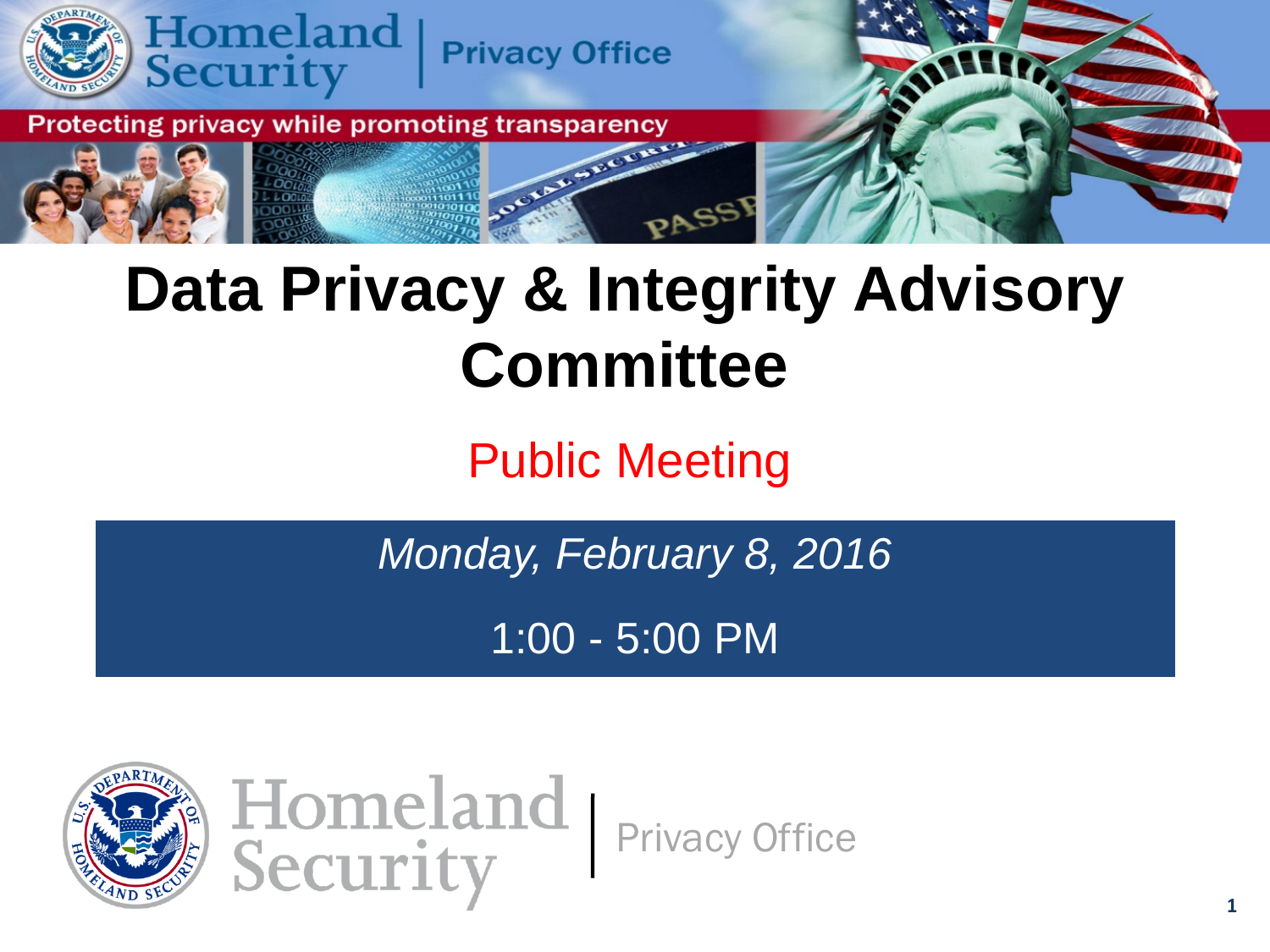### **Web Conference Instructions**

Please follow these instructions:

#### **CONFERENCE LINE**

- Dial 1-800-779-1751 and enter passcode 2616286.
- Please mute your phone but don't place it on hold.

#### **QUESTIONS**

• Hold questions until the end of each session when the operator will open the line. DPIAC members have priority.

#### **HANDOUTS**

• This presentation is also available on our website: [www.dhs.gov/privacy.](http://www.dhs.gov/privacy) Click on *Privacy Committees*.

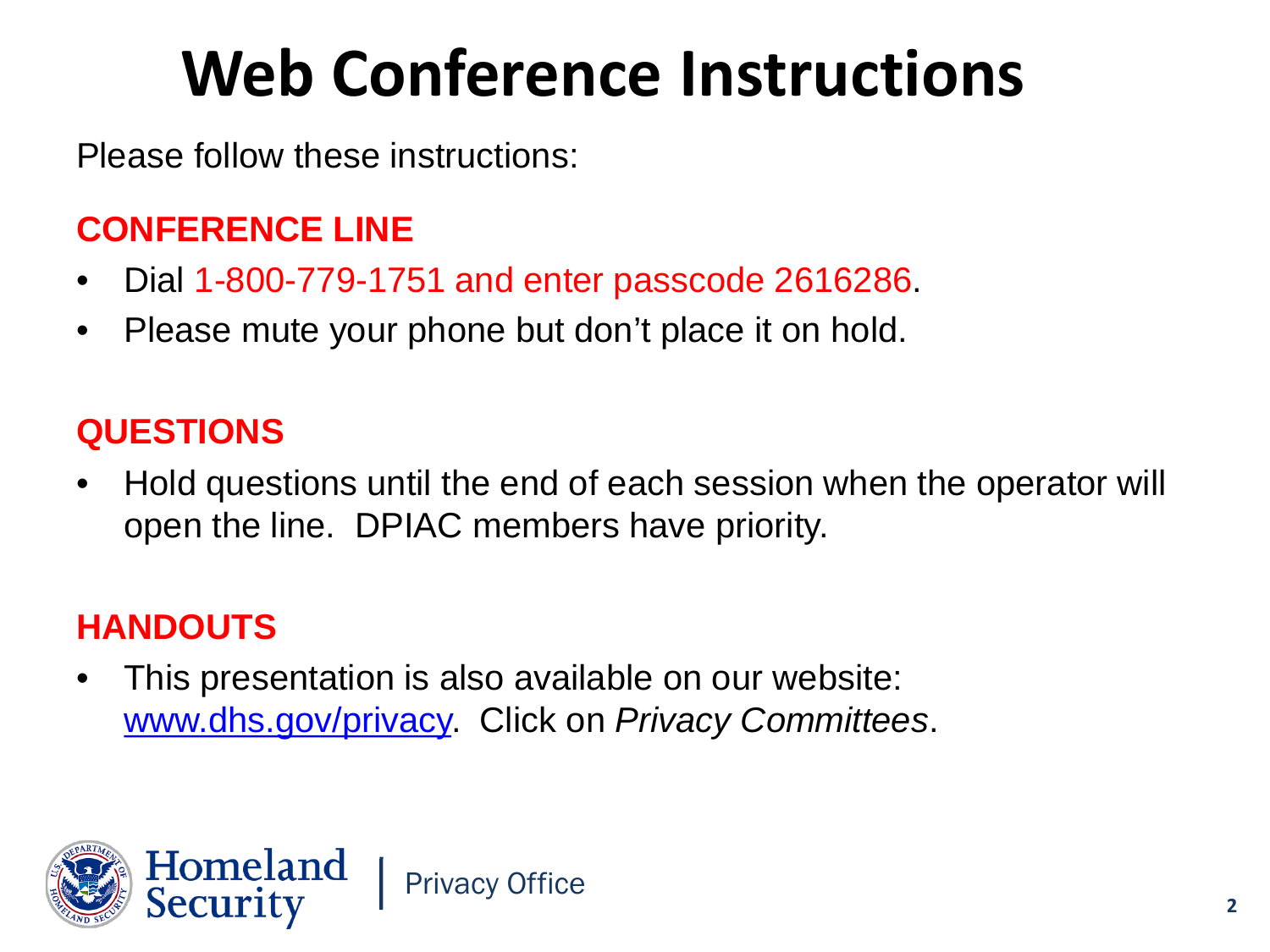### **Privacy Office Update**

• Karen L. Neuman, Chief Privacy Officer

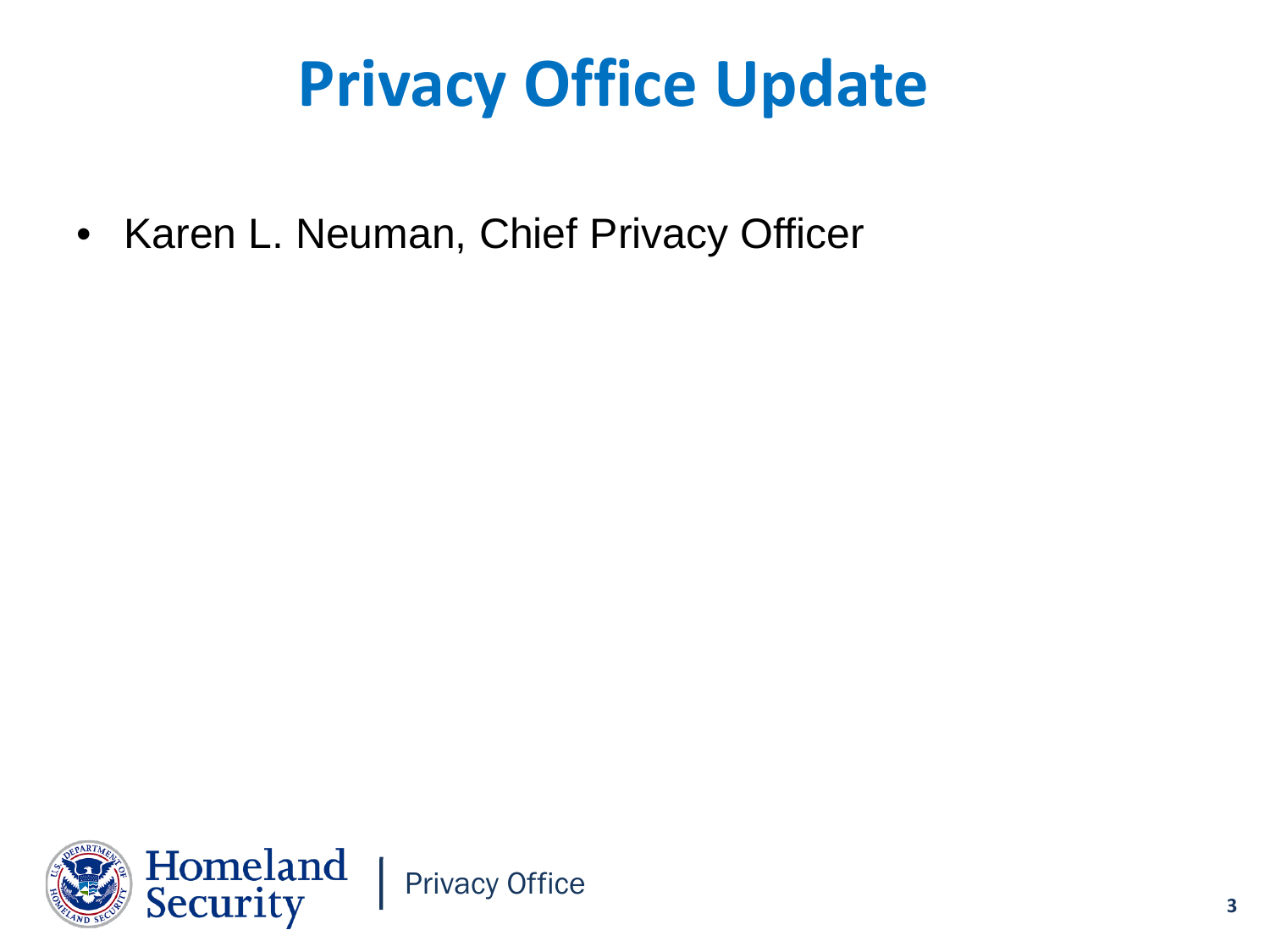### **Privacy & Civil Liberties Oversight Board Update**

PCLOB Board Members:

- Elisebeth B. Collins
- The Honorable Patricia Wald

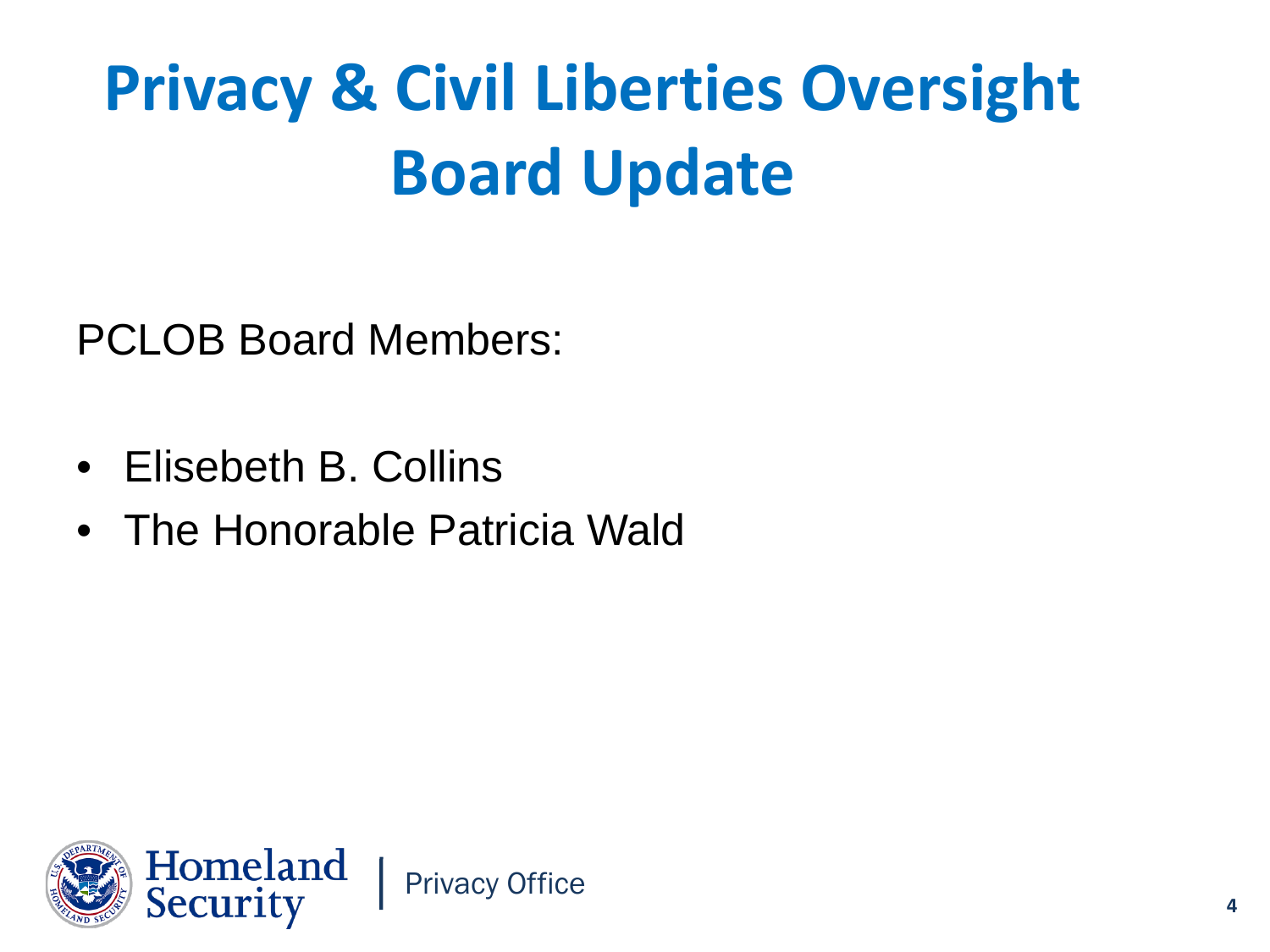### *New* **Federal Privacy Council**

• Marc Groman, Senior Advisor for Privacy Office of Management & Budget, The White House

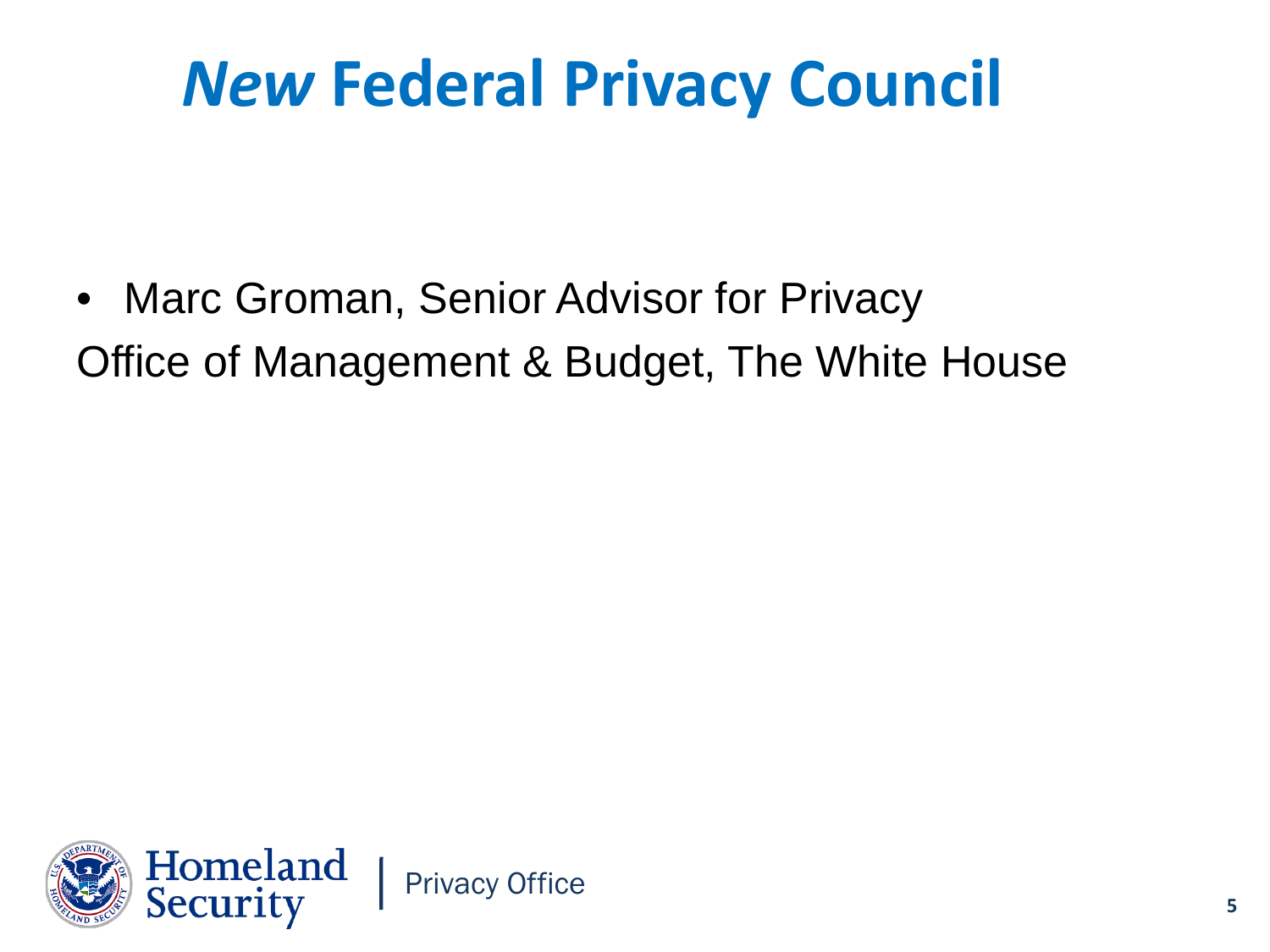### **2016 Priorities: Policy and Oversight**

• Ms. Kellie Cosgrove Riley, Senior Director, Privacy Policy and Oversight, DHS Privacy

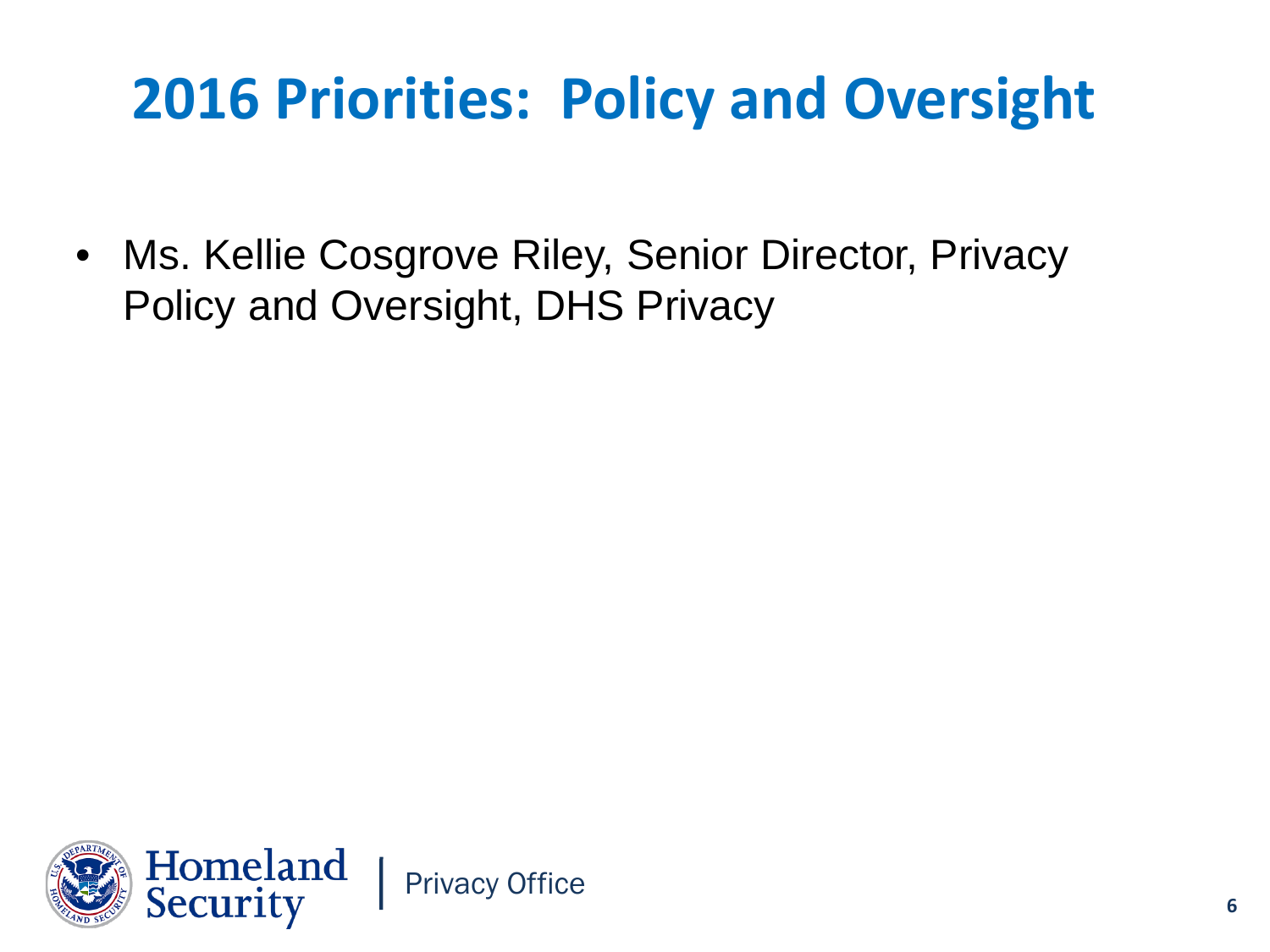### **2016 Priorities: Compliance**

• Debra Danisek, Senior Director, Privacy Compliance, DHS Privacy

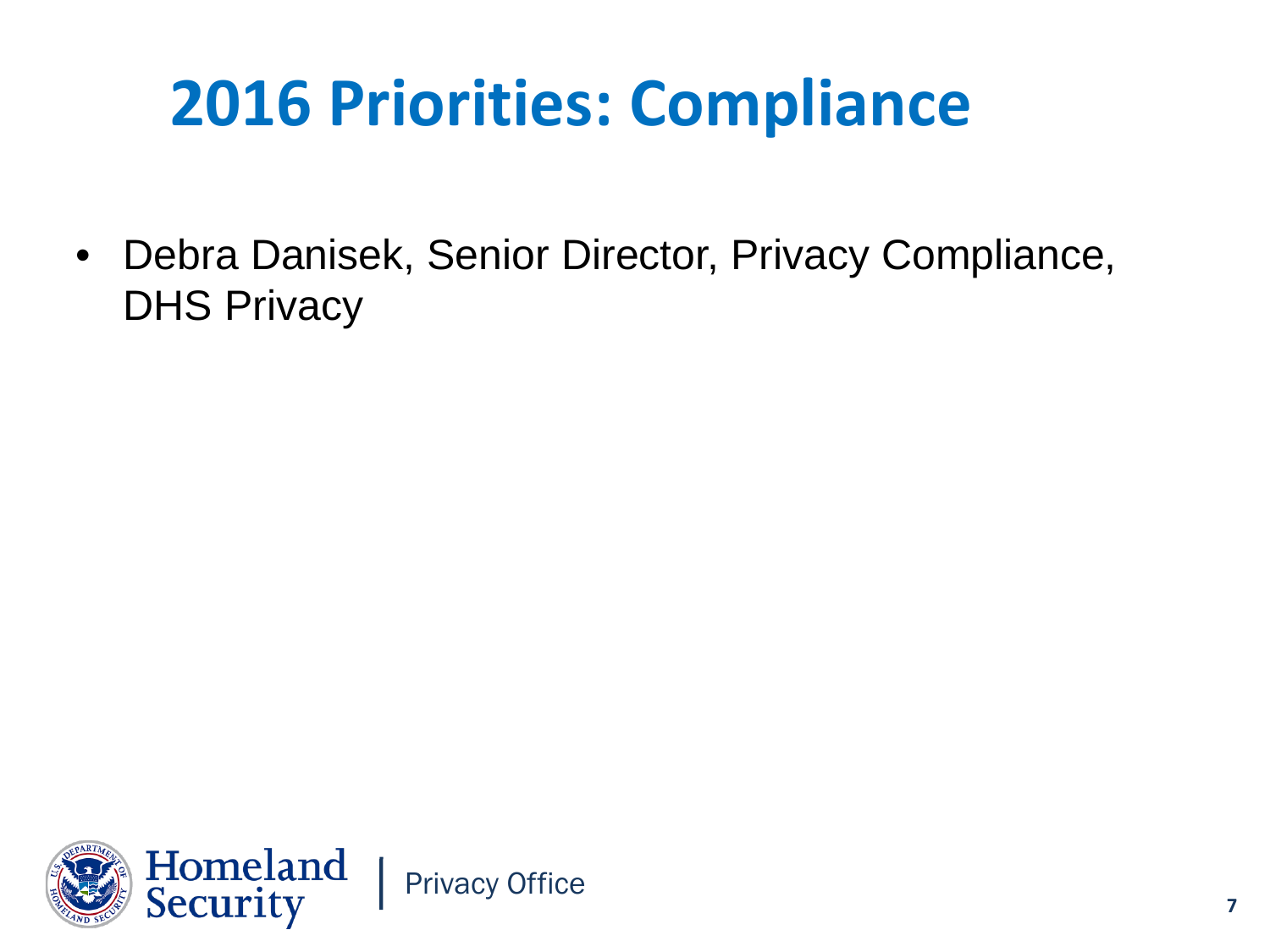### **2016 Priorities: Information Sharing, Security & Safeguarding**

• W. Ken Hunt, Senior Director, Information Sharing, Security & Safeguarding, DHS Privacy

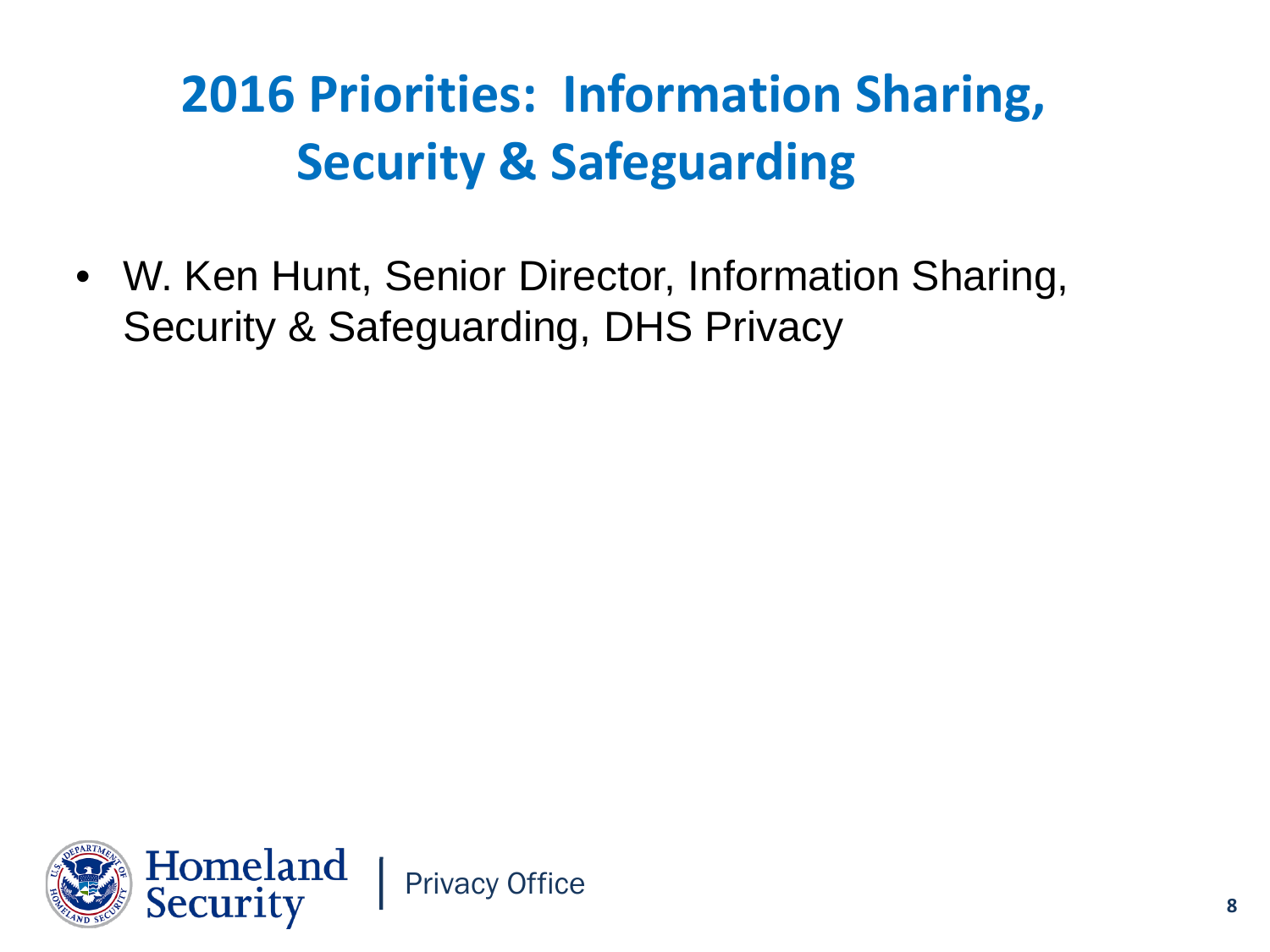### **Protecting Privacy in Algorithmic Analytics Programs**

#### **Briefing for the DHS Data Privacy and Integrity Advisory Committee**

**Dan Chenok Chair, DPIAC Cyber Subcommittee February 8, 2016**

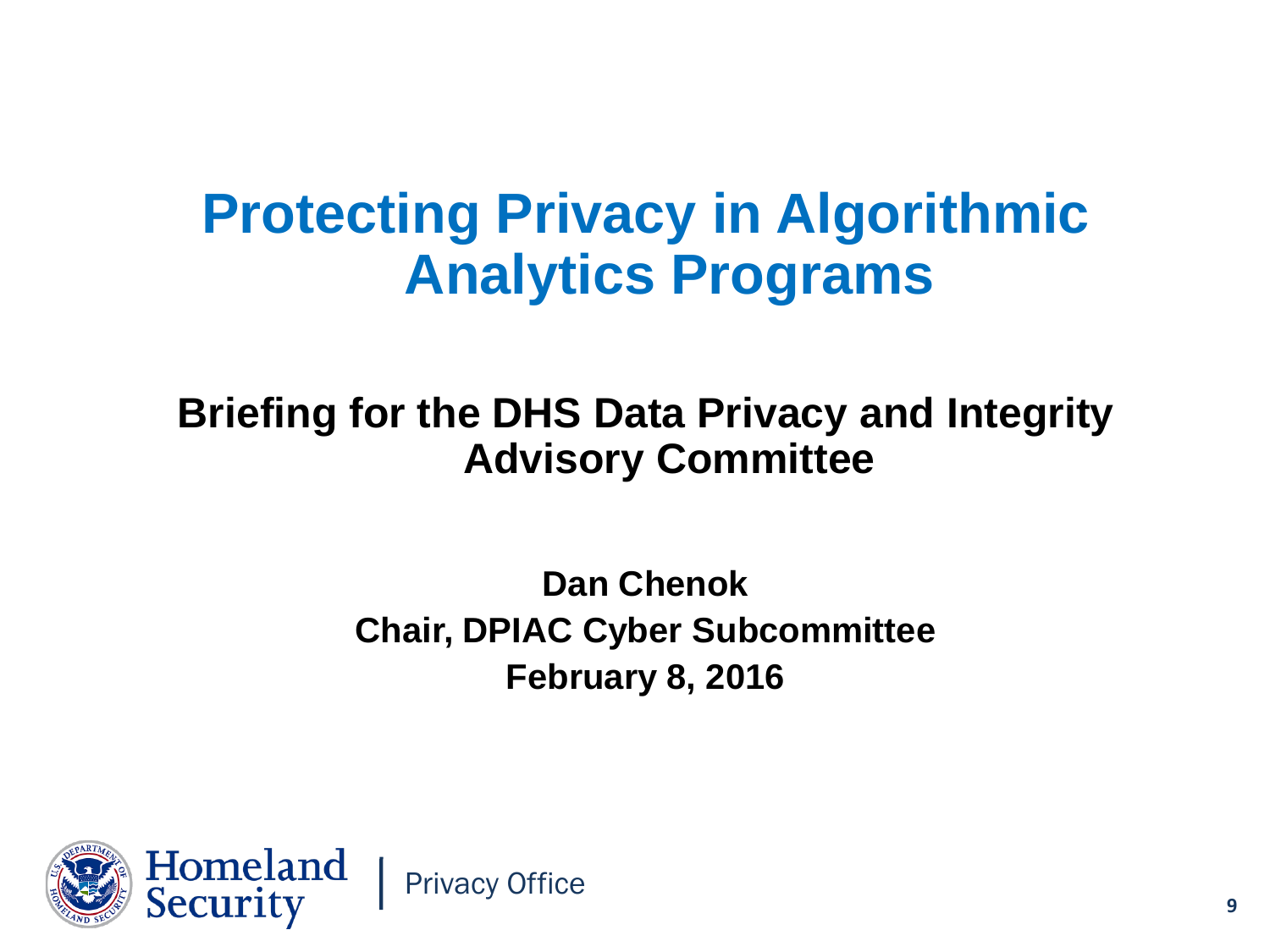### **Background**

Summary:

- DHS (NPPD) has a pilot program underway to develop techniques and assess effectiveness of "Algorithmic Analytics" (AA)
	- The real-time analysis of traffic, seeking to identify anomalies that could point to malicious activity
- Privacy Office and NPPD worked together on potential privacy issues raised by these pilot programs
	- Chief Privacy Officer requested that the DPIAC, through the Cyber Subcommittee, make recommendations on how best to protect privacy in such programs
	- Cyber Subcommittee met with NPPD and CPO staff for information briefings, in process of developing recommendations for DPIAC presentation and release

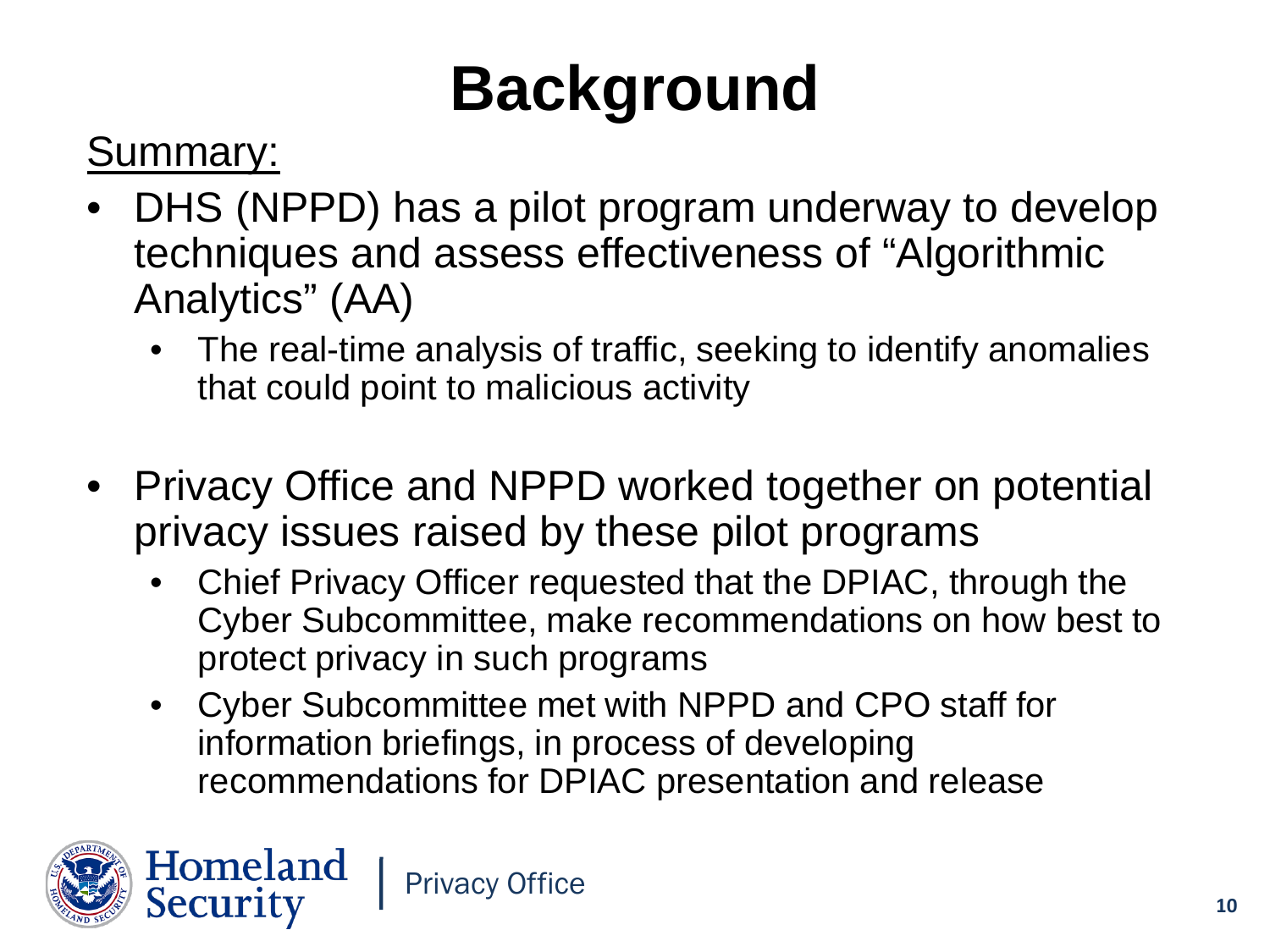### **Approach**

- 1. General considerations, defined scope of inquiry
- 2. Addressed key considerations affecting program
- 3. Identified potential privacy protections at each program stage (Collection, Use, Sharing, Retention, Access, Disposition)

\*Built on related findings from prior DPIAC reports

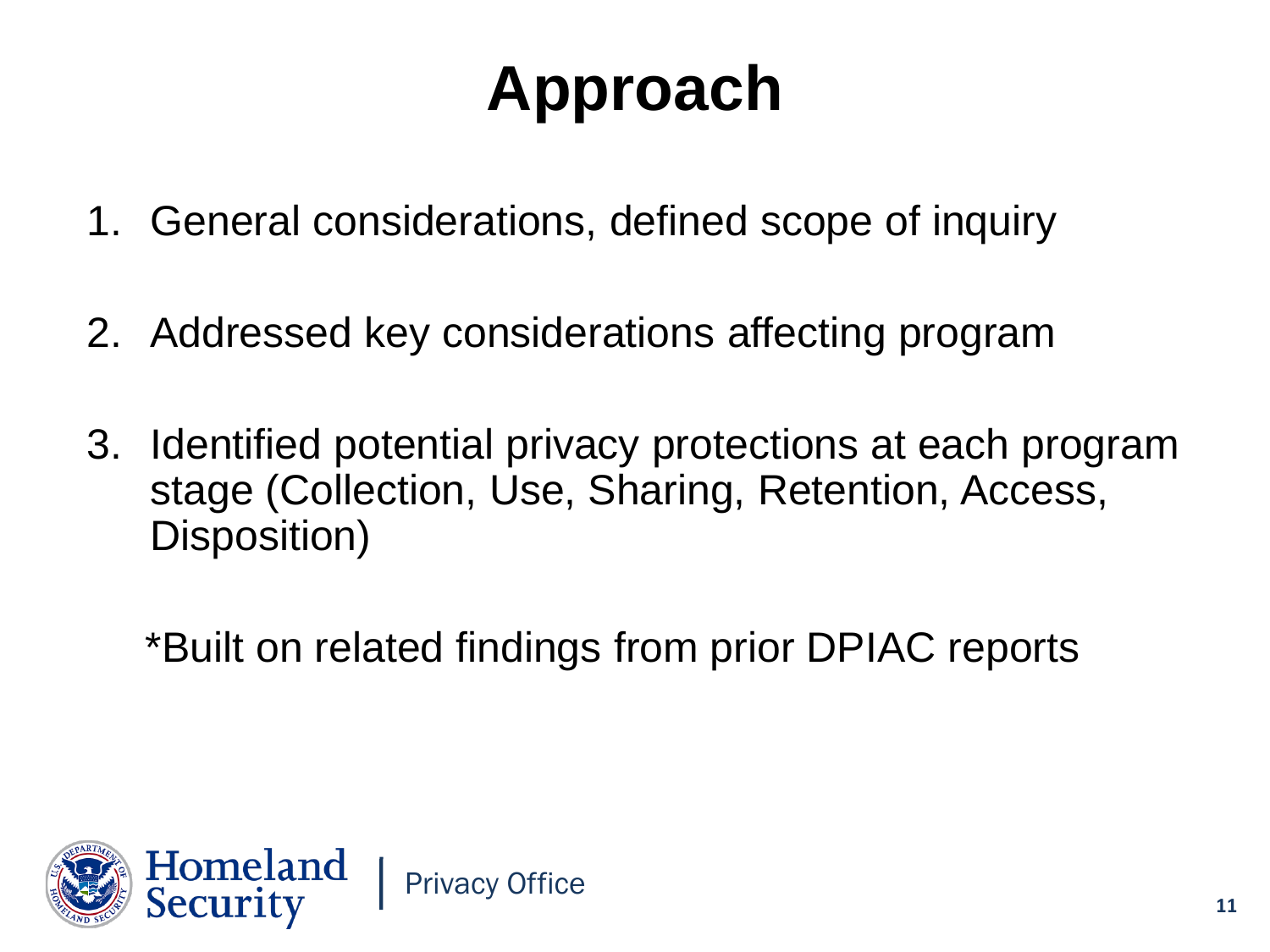- "Behavioral Analytics" as a term? Subcommittee concerned that this implied tracking individuals
- DHS briefings and discussions led to recommendation for alternate term, such as "Algorithmic Analytics"
	- Descriptive of actual activity: empirical analysis of network traffic activity, collected using automated means, seeking to identify anomalies that could point to malicious activity
		- Establish baselines for patterns of traffic, use machine algorithms to spot anomalous patterns from common baseline
		- Ability to determine potential malicious traffic without knowing a predetermined signature
		- Analyst then does further review to determine if anomaly is associated with a potential problem event (e.g., vulnerability, threat, or incident)
	- Is not signature-based assessment of specific computer-device or application traffic, or assessment of human behavior

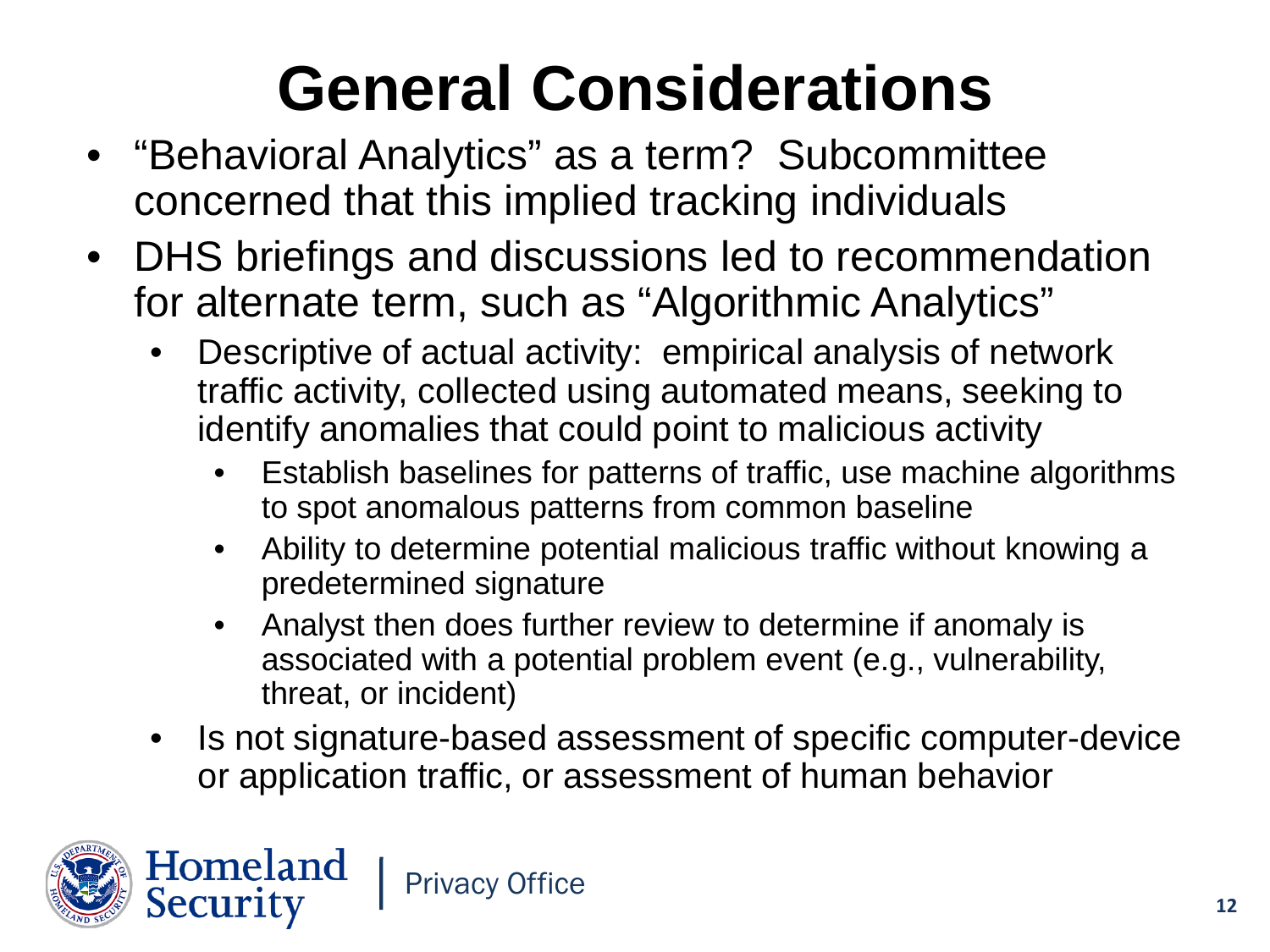- Commercial companies engage in AA today technologies used include (provide potential benchmarks):
	- Front-end authentication
	- Transaction Monitoring
	- Real-Time Queries
	- Risk scoring matrices
	- Egress tracking
- DHS Pilot: Logical Response Aperture (LRA)
	- Follows traffic entering and exiting system
	- Strong privacy protections
	- Can be model for privacy protections in expanding AA, from agency to government to industry partners
- Mobile devices present special issues and considerations for PII

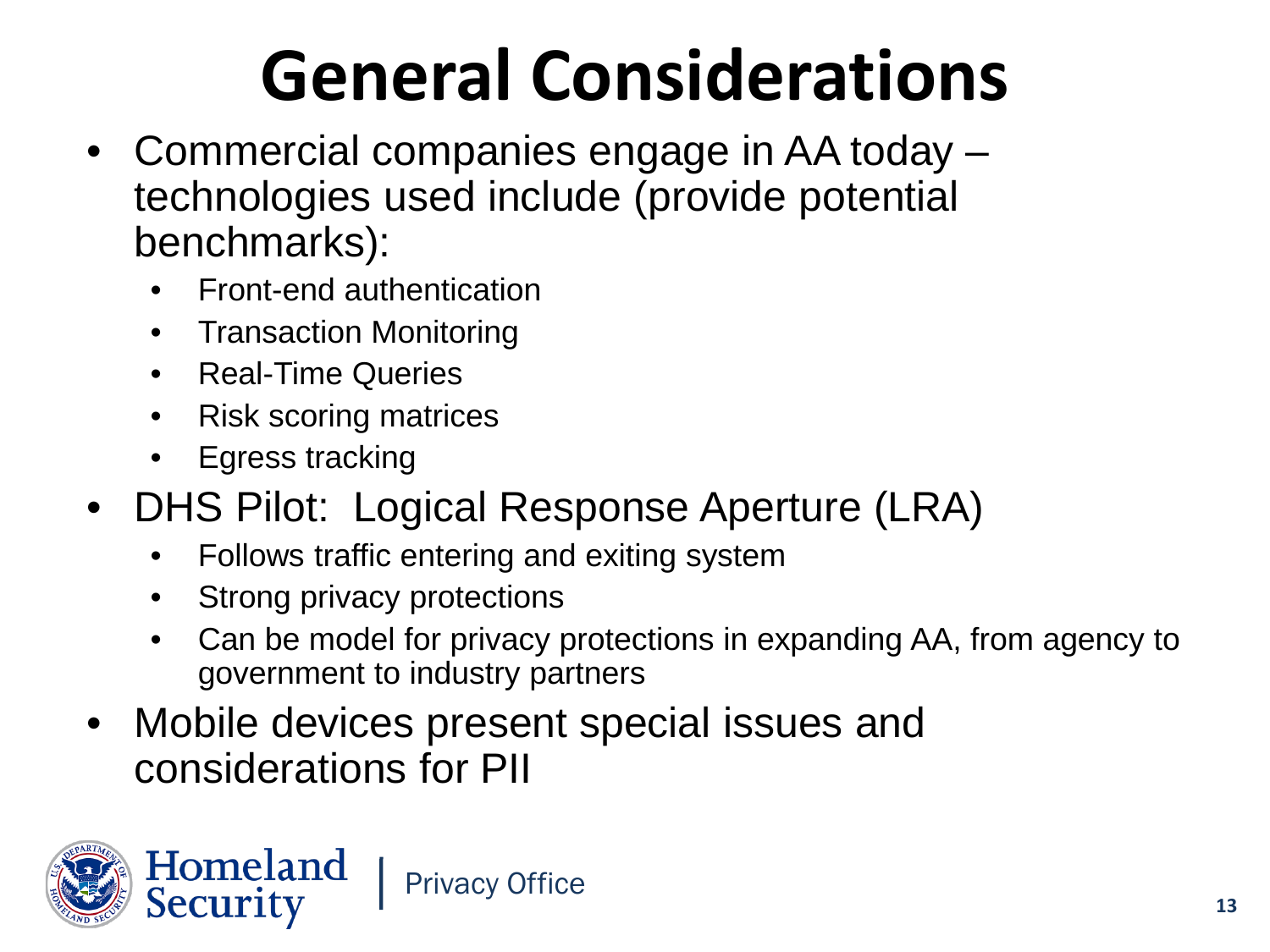- How is PII affected by AA?
	- Likely to be minimal, situations include:
		- If AA points to individual accounts, could be mishandled
		- AA data could be correlated with PII during analysis phase
		- FIPPs come into play
	- When PII involved, rely on existing policies for protection
	- Three categories:
		- All traffic, no need to retain and basic protections apply
		- Anomalies point to malware, further investigation requires special protection for PII
		- Sample data for training, need to strip PII
- Data quality and integrity key throughout
	- Includes content of information as well as metadata
	- Focus on data integrity throughout, AA data can be a target
	- Address data governance, including records management

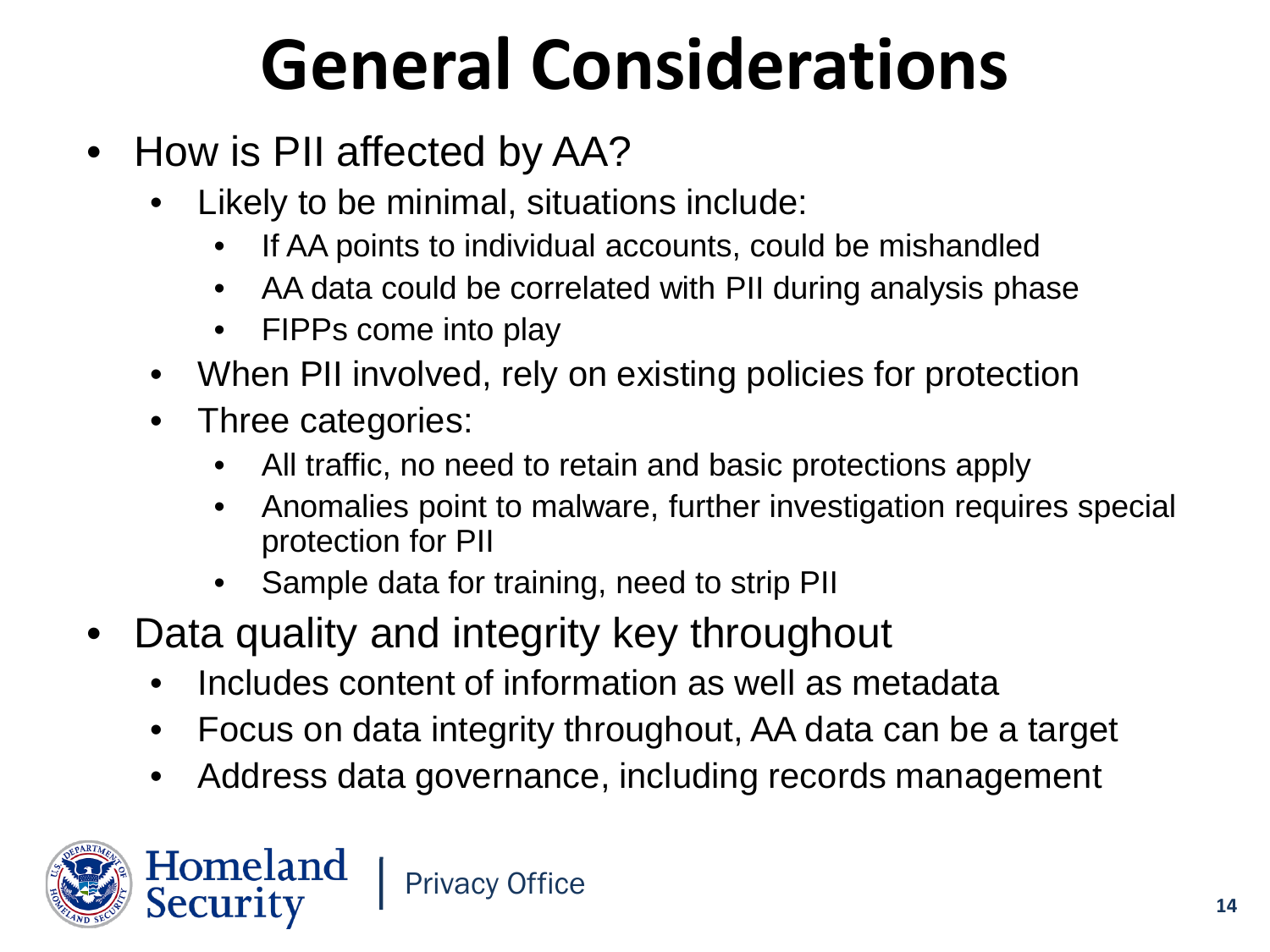- **Accountability** 
	- Human oversight is vital
		- Allow ongoing reviews, redress
		- Individual info needs protection when shared or analyzed
	- Algorithms should be accessible to human review at periodic intervals, with exceptions
	- More than one reviewer should be engaged
	- Focus on sound procedures, appropriate design, fairness in selecting targets, treatment of PII
	- Privacy Office review of process

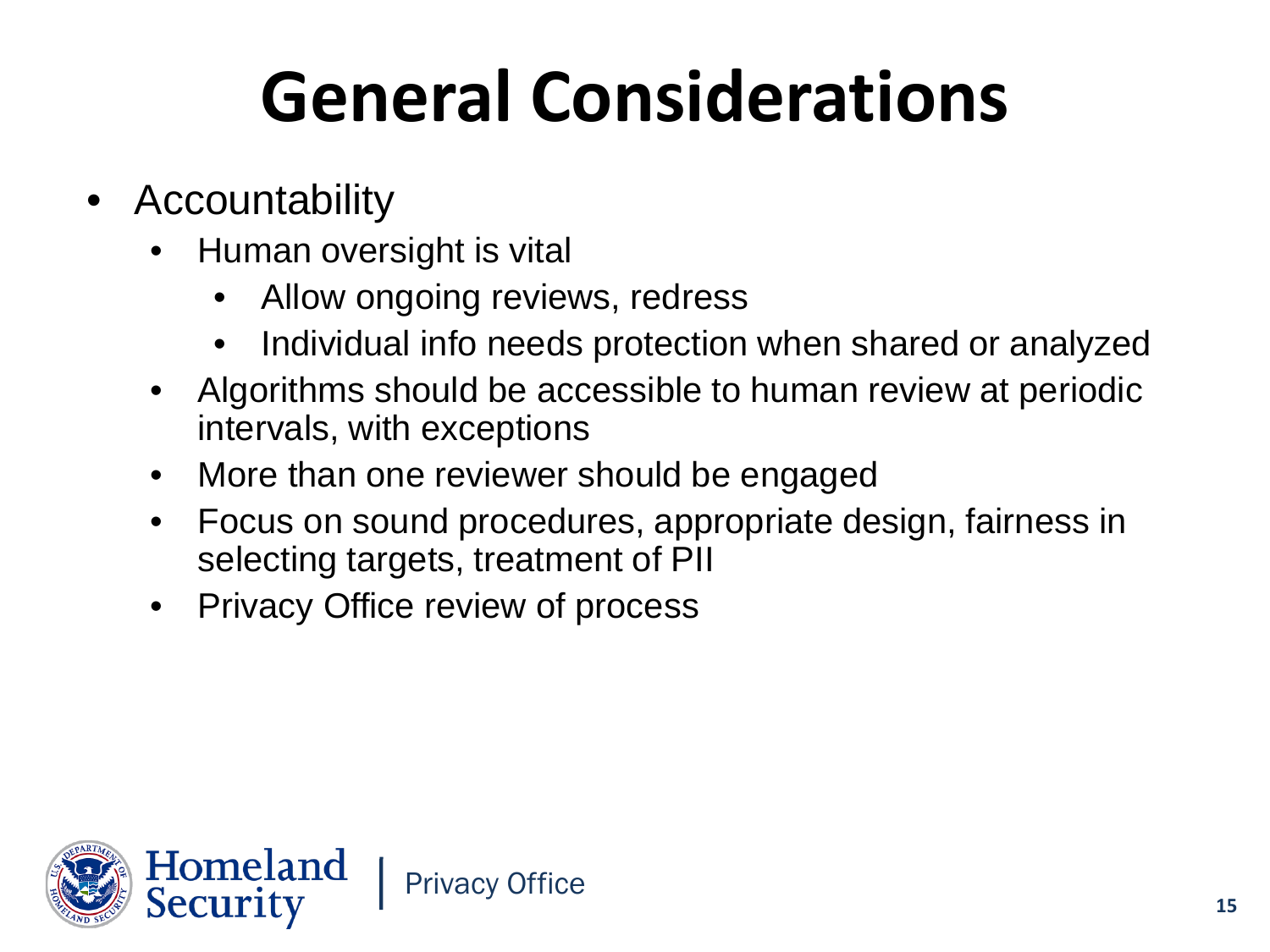### **Potential Privacy Protections**

- Collection
	- "Strip and Encrypt", de-identify (where feasible)
	- In transit and at rest
	- Provide notice
	- Transparent criteria for what to collect
- Use
	- Define multiple uses network protection, fraud, website management, criminal acts, etc.
	- Establish process for each use, and use limitations
	- Protocols for follow-up analysis
- Sharing

Homeland

- How to interface with sharing centers (CERT, NCCIC, etc.)?
- Technical sharing parameters need further focus
- Define rules for sharing with law enforcement, private sector, ISACs/ISAOs, etc.



Privacy Office 16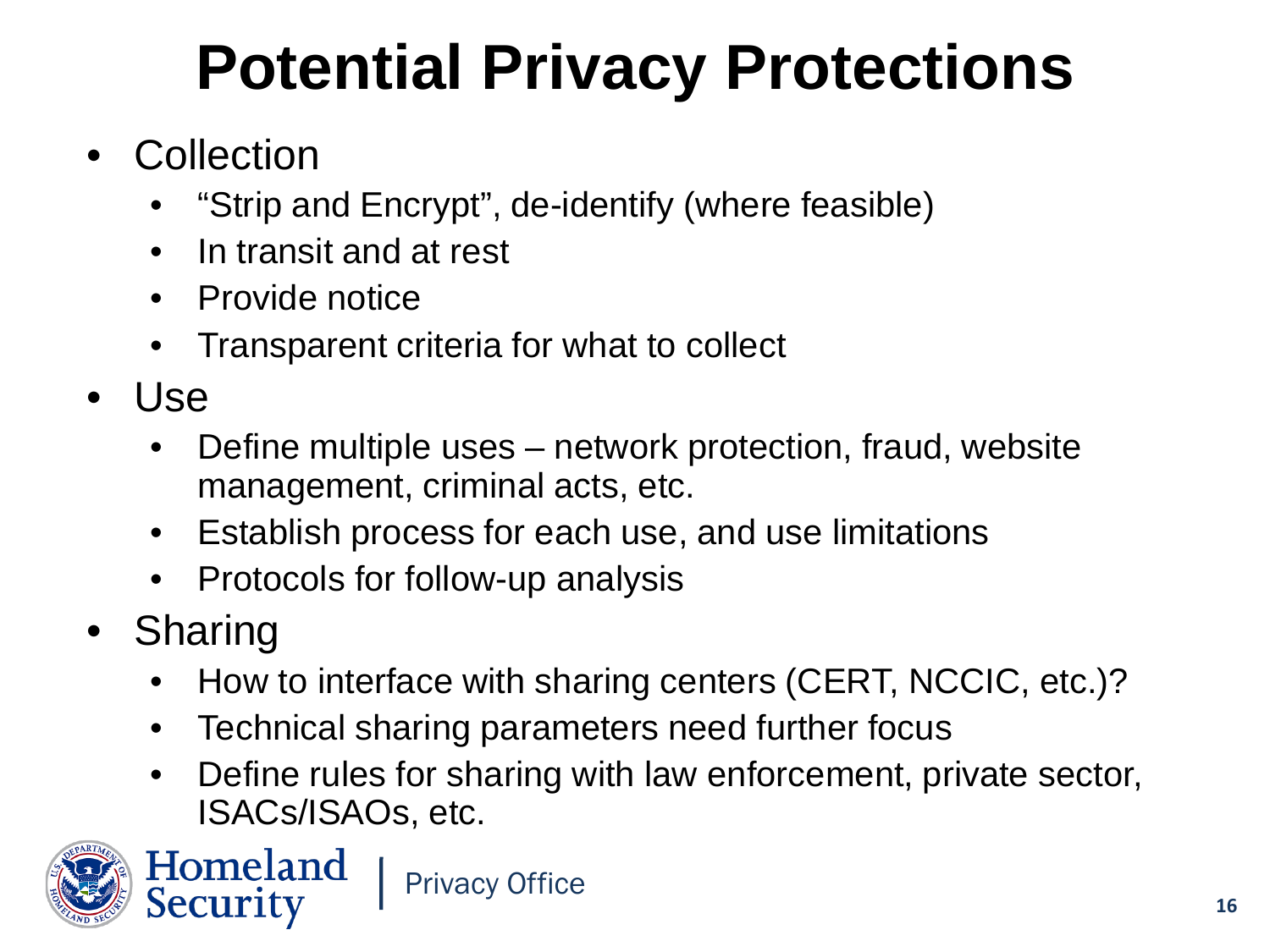# **Potential Privacy Protections**

- Access
	- Link with prior DPIAC recommendations
	- Limit personnel who can work with data
	- Determine rules for when/how to access
	- Develop controls for access, including logs
- Retention and Disposition
	- Consider how long to retain
		- Limit to shortest time needed for program purpose
		- Caution in establishing fixed time frames need flexibility as technology and uses evolve, but make timelines transparent
	- Separate AA data from analytics on that data
	- Establish disposition protocols how ensure all copies and versions are addressed?
	- Need for security throughout lifecycle and to disposition, consistent with government rules
	- Consider audits, periodic reviews<br>Homeland | Privacy Office

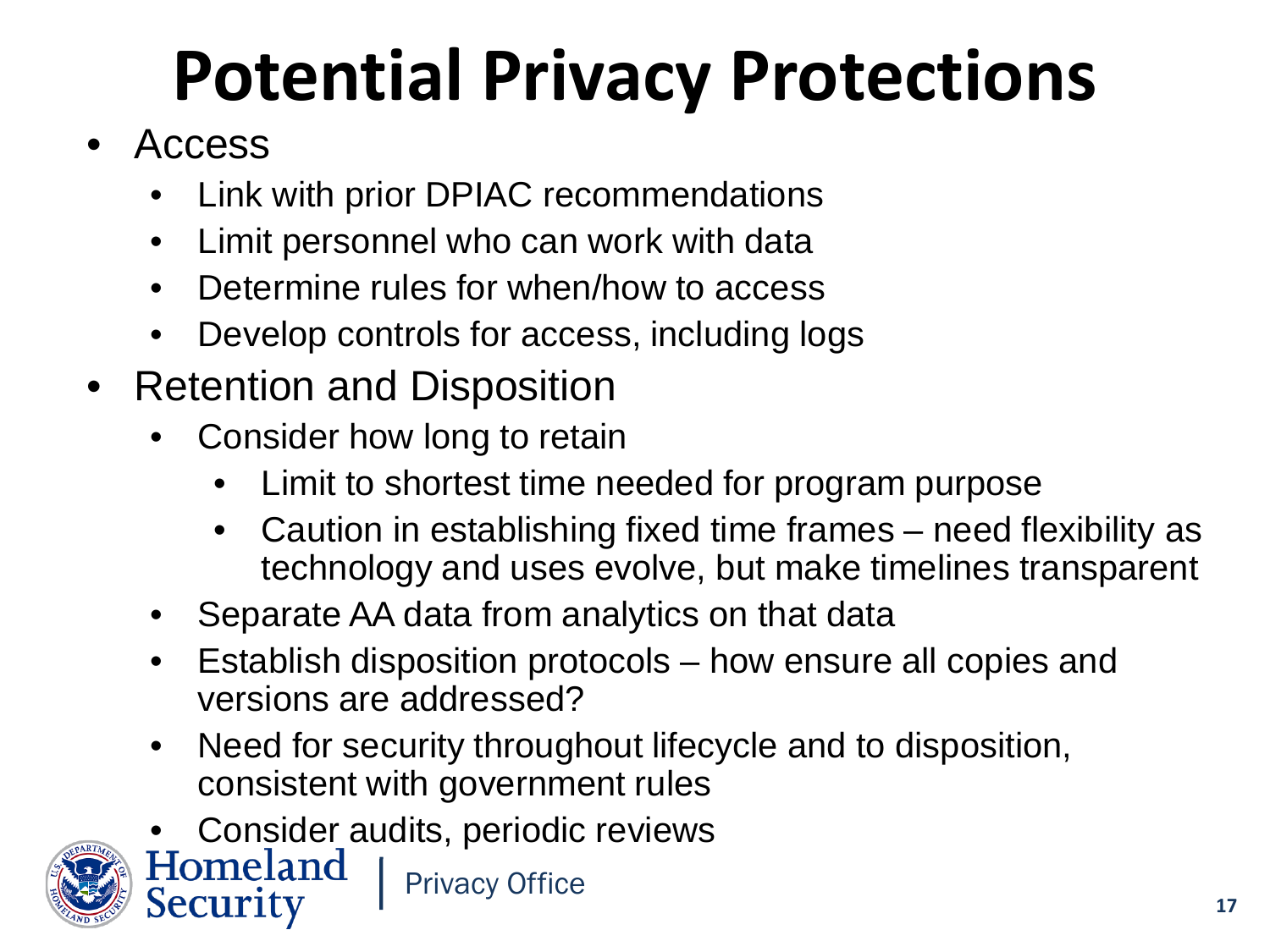### **PUBLIC COMMENTS**

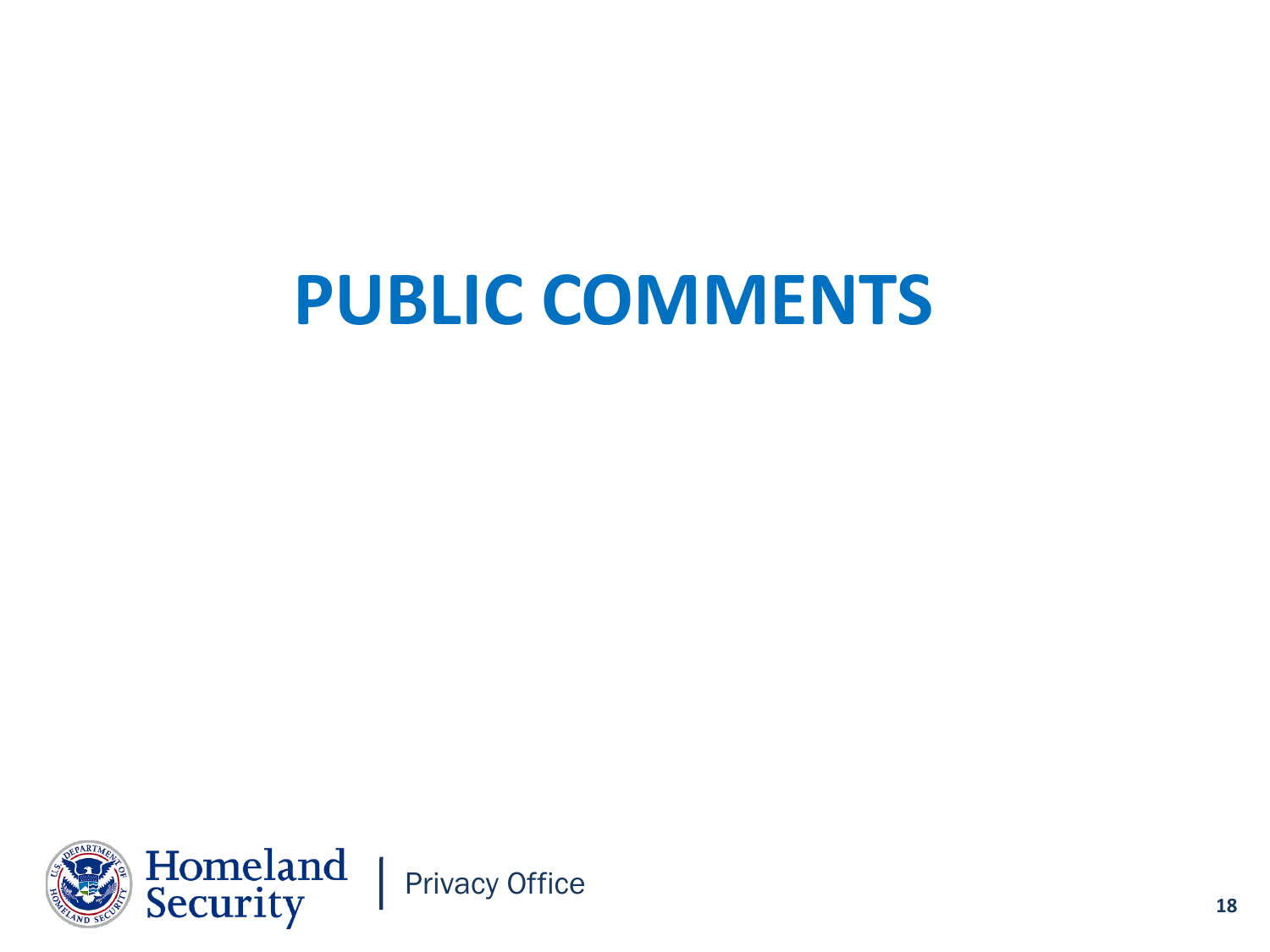### **Committee Vote on Cyber Subcommittee Recommendations**